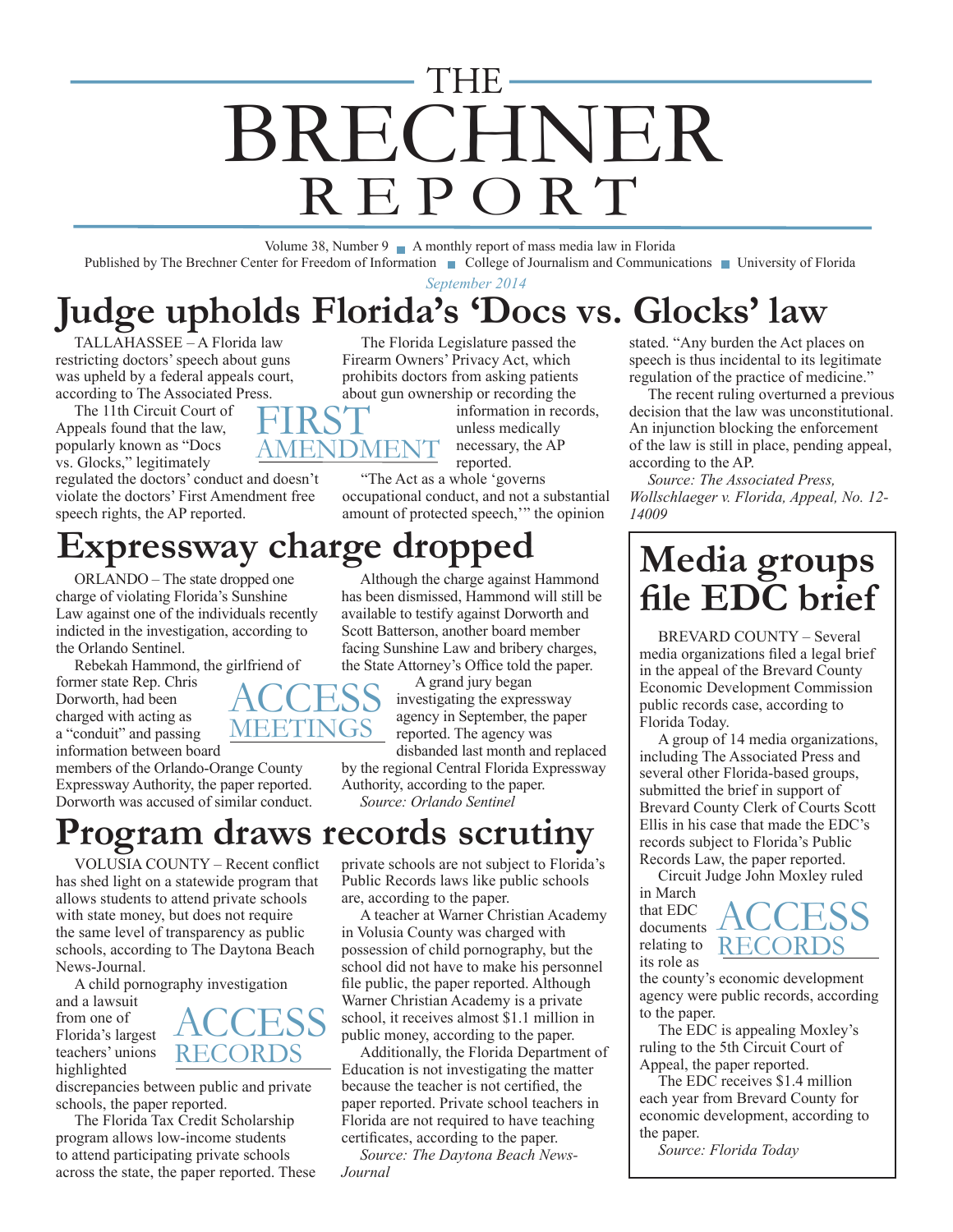### **Hospital faces records suit**

DAYTONA BEACH – An Orlando television station is suing a public hospital, claiming that the hospital violated Florida's Public Records Law, according to The Daytona Beach News-Journal.

In the lawsuit, WFTV argues that Halifax Health officials refused to release attorney billing documents from a 2009 whistleblower lawsuit the hospital was involved in, the paper reported. WFTV is demanding that Halifax Health release the documents.

WFTV initially requested the documents in May and asked Halifax Health to provide their attorney bills, which included hourly rates, according to the paper. Halifax Health refused to provide the itemized bills and argued that the documents were exempt from disclosure because they are attorneyclient work product, the paper reported.

Halifax Health has disclosed that it has paid \$24.3 million in legal fees since the whistleblower lawsuit was filed in 2009 but has not provided a breakdown of the bills, according to the paper.

"This is a public hospital," Rachel Fugate, an attorney representing WFTV told the paper. "This is public money being spent on this defense and litigation. I think the public has a right to know how its money is being spent."

The whistleblower lawsuit accused the hospital of illegally contracting with several doctors and overcharging Medicare for brief hospital stays, the paper reported. The hospital settled these claims.

*Source: The Daytona Beach News-Journal*

## **Media file redistricting motion**

TALLAHASSEE – A coalition of media organizations asked permission to file a court brief on the voter redistricting case, according to The Gainesville Sun.

The group, which includes the First Amendment Foundation, the Florida Press Association, the Florida Society of News Editors and nine other newspaper companies across the state, asked the Florida Supreme Court for permission to argue for public access to documents used in the case, The Sun reported.

Pat Bainter, of Data Targeting, Inc., and a defendant in the case, asked the Florida Supreme Court to permanently seal company records that were used by Circuit Judge Terry Lewis to determine two of the newly drawn districts were unconstitutional, according to the paper.

The media organizations' motion said the request to keep the documents sealed "raises important questions about the right of access to public records in Florida; whether documents introduced into evidence and relied upon by the trial court in a proceeding attacking as unconstitutional secrecy in the redistricting process can be kept, well, secret."

The media organizations argued the Florida Supreme Court should reverse an earlier decision sealing the records and that the decision did not intend to seal the records permanently, the paper reported.

*Source: The Gainesville Sun, Pat Bainter et al. v. League of Women Voters of Florida et al., Motion for Leave to File Amici Curiae Brief, Case No. SC14-1200*

### **Council cleared in investigation**

VOLUSIA COUNTY – The State Attorney's Office cleared eight officials of potential Sunshine Law violations following an investigation, according to The Daytona Beach News-Journal.

Several residents filed complaints against four Volusia County Council members, two county employees and two



state Department of Transportation officials regarding a Volusia trail project that would have impacted the residents' land, the paper reported.

The residents claimed the officials were attempting to use the trail project to disguise a future project to construct a four-lane road on the property, according to the paper.

The State Attorney's Office found that the trail plans have been public knowledge for a long time, the paper reported. The investigation, which lasted 10 weeks, also concluded the planning of the trail project

was properly noticed and forums had been held for a number of years.

*Source: The Daytona Beach News-Journal*

### **Chamber creates new development agency**

PENSACOLA – The Greater Pensacola Chamber of Commerce has created a separate agency for economic development, according to WUWF Public Media.

The Chamber recently approved creating the independent Pensacola-Escambia County Promotion and Economic Development Commission to act as an economic promoter, WUWF reported.

### **OPEN** GOVERNMENT

"[It's] A separate organization entirely, with an entirely different board, a community board," said Chamber President Jerry Maygarden. "And allow it to function as the chamber has in the past, but be primarily a recipient of public funds and responsible for the open records laws."

The Chamber has been planning to separate its functions since last year, according to WUWF. The plan came after State Attorney Bill Eddins reminded Chamber officials that the Chamber was a private organization subject to Florida's Sunshine Law.

"They've made the choice that they were going to receive money from the county," State Attorney Bill Eddins told WUWF. "Anytime a private entity receives Money from a governmental entity and does a governmental function, they're required to comply with the Sunshine Law. The policy behind that is real clear – the public has a right to know where public money is being spent."

By moving out of the sunshine, the Chamber will no longer receive about \$850,000 a year from the City of Pensacola and Escambia County, WUWF reported.

Maygarden said the agency will be doing many of the same things that the Chamber did in the past.

*Source: WUWF.org*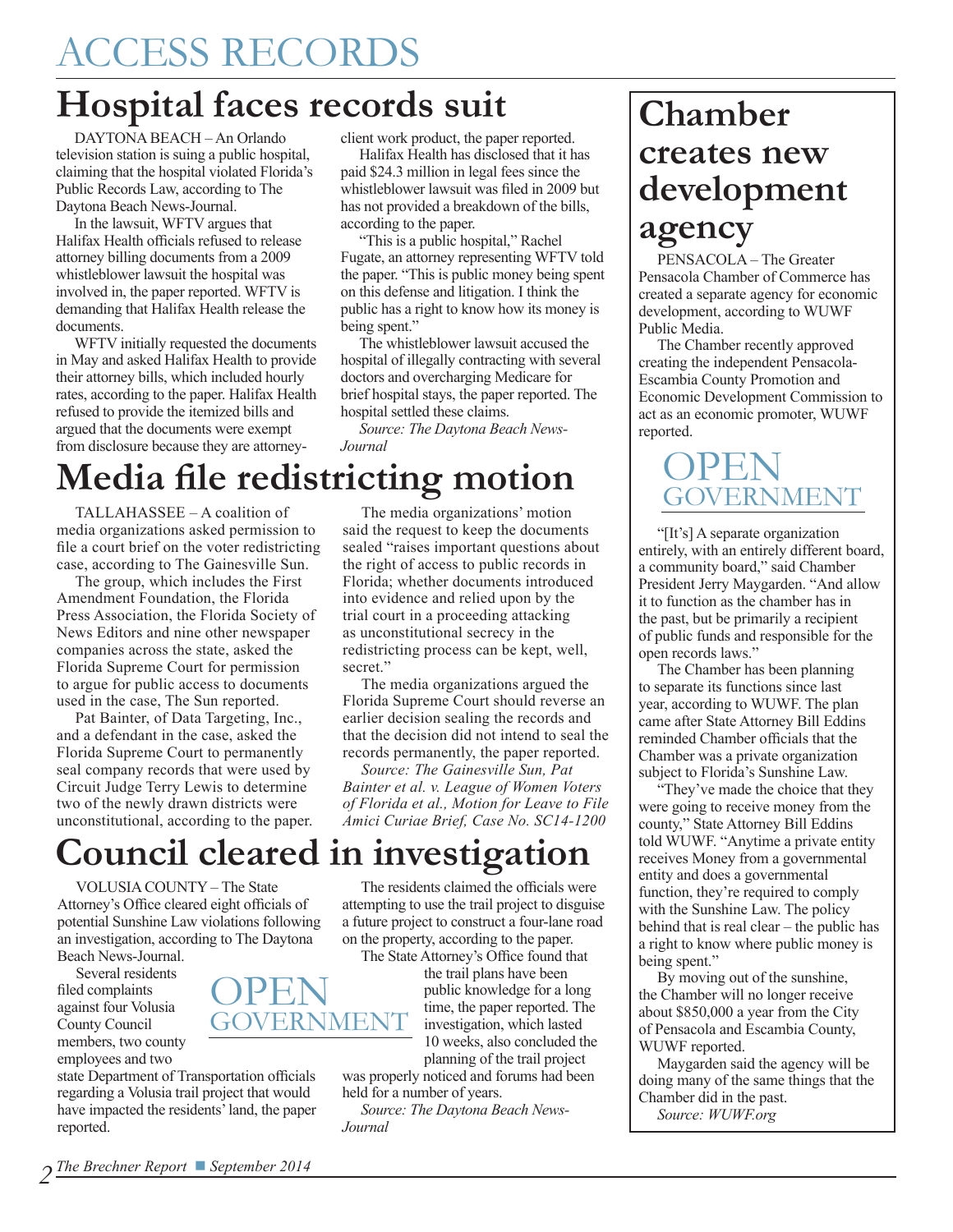### ACCESS MEETINGS

### **Officials trip raises Sunshine Law questions**

PASCO COUNTY – A trip by Pasco County School District officials may have violated Florida's Open Meetings Law, according to the Tampa Bay Times.

The school district received an invitation to attend an education conference that began before the school board's next meeting, the paper reported. Assistant Superintendent Amelia Larson called the board members individually to gain support to send a team to the conference.

The official approval of the travel occurred after the team had left for the conference, according to the paper. At the school board meeting, some of the board members expressed concern over the cost of the trip and the number of people attending, but approved the travel anyway.

Florida's Open Meetings Law requires a governmental body to discuss all matters on which foreseeable action could be taken in an open meeting. A 1975 Attorney General opinion indicates that the staff of a government agency should not call the members of a board beforehand to ask for their positions on a matter they will later vote on.

*Source: Tampa Bay Times, AGO Opinion 1975-59*

#### THE-**BRECHNER REPORT**

Brechner Center for Freedom of Information 3208 Weimer Hall, P.O. Box 118400 College of Journalism and Communications University of Florida, Gainesville, FL 32611-8400 http://www.brechner.org e-mail: brechnerreport@jou.ufl.edu

**Sandra F. Chance, J.D., Exec. Director/Exec. Editor Sarah Papadelias, Editor Alana Kolifrath, Production Coordinator**

 *The Brechner Report* is published 12 times a year under the auspices of the University of Florida Foundation. *The Brechner Report* is a joint effort of The Brechner Center for Freedom of Information, the University of Florida College of Journalism and Communications, the Florida Press Association, the Florida Association of Broadcasters, the Florida Society of Newspaper Editors and the Joseph L. Brechner Endowment.

### **Judge will not reconsider ruling**

JACKSONVILLE – A Jacksonville judge will not reconsider his ruling that the Jacksonville Police and Fire pension fund violated the Sunshine Law, according to The Florida Times-Union.

Circuit Judge Waddell Wallace previously found that talks regarding pension benefits were held in secret, although public meetings were required, the paper reported.

The Fraternal Order of Police and the Jacksonville Association of Firefighters asked Wallace to reconsider his findings, according to the paper. The organizations argued they were part of the negotiations but their arguments were not initially heard by Wallace

because they were not parties in the lawsuit.

Wallace declined to reconsider his ruling because organizations were "not indispensable parties" to the lawsuit, according to the order. He mentioned affidavits from the leaders of each organization admitting the organizations lacked authority to settle the lawsuit.

Wallace's ruling is currently being appealed to the 1st District Court of Appeal, according to the paper.

*Source: The Florida Times-Union,*  Frank Denton v. Mayor Alvin Brown et al.*, Order Denying Motion to Void Summary Judgment, No. 16-2013-CA-5799*

### **Former employee sues clerk**

OSCEOLA COUNTY – A former staff attorney filed a lawsuit against Osceola County Clerk of Court Armando Ramirez, according to the Orlando Sentinel.

Adam Alvarez filed the lawsuit after he was fired on March 4 after alerting

Ramirez about possible violations of Florida's Public Records Law, the paper reported. Alvarez is seeking reinstatement, lost salary and benefits.

Alvarez alleges that Ramirez asked employees to contact him on his personal cellphone and email, according to the

paper. The Public Records Law requires public employees' work correspondence to be available for public review.

Alvarez also alleges that Chief Deputy Clerk Jennifer Soto destroyed the criminal records of a friend and employee of the

office, the paper reported. The Florida Department of Law Enforcement investigated Ramirez earlier this year for potential violations of the Public

Records Law, according to the paper. State Attorney Jeff Ashton cleared Ramirez following that investigation. *Source: Orlando Sentinel*

**Groups sue county over project**

**ACCESS** RECORDS

MARION COUNTY – Several citizens and environmental organizations filed a lawsuit against the Marion County Commission alleging the commission violated Florida's Sunshine and Public Records

laws regarding a development project, according to the Ocala Star Banner.

The groups claim the commission

violated the Public Records Law by failing to produce a finalized copy of an agreement regarding a development of a proposed technology park in Marion County, the paper reported.

The groups also claim the

commission violated the Sunshine Law by not designating the agreement as a separate topic at a hearing and not including the location of the property in the public notice, according to the paper.

The agreement at issue, between

the county and Ocala developer Scott Siemens, describes what the developer can build, what the plans must include and when building can occur at

the site, the paper reported.

The lawsuit claims that there was no advance notice that the agreement would be discussed at the May meeting, the paper reported.

*Source: Ocala Star Banner*

**OPEN** GOVERNMENT